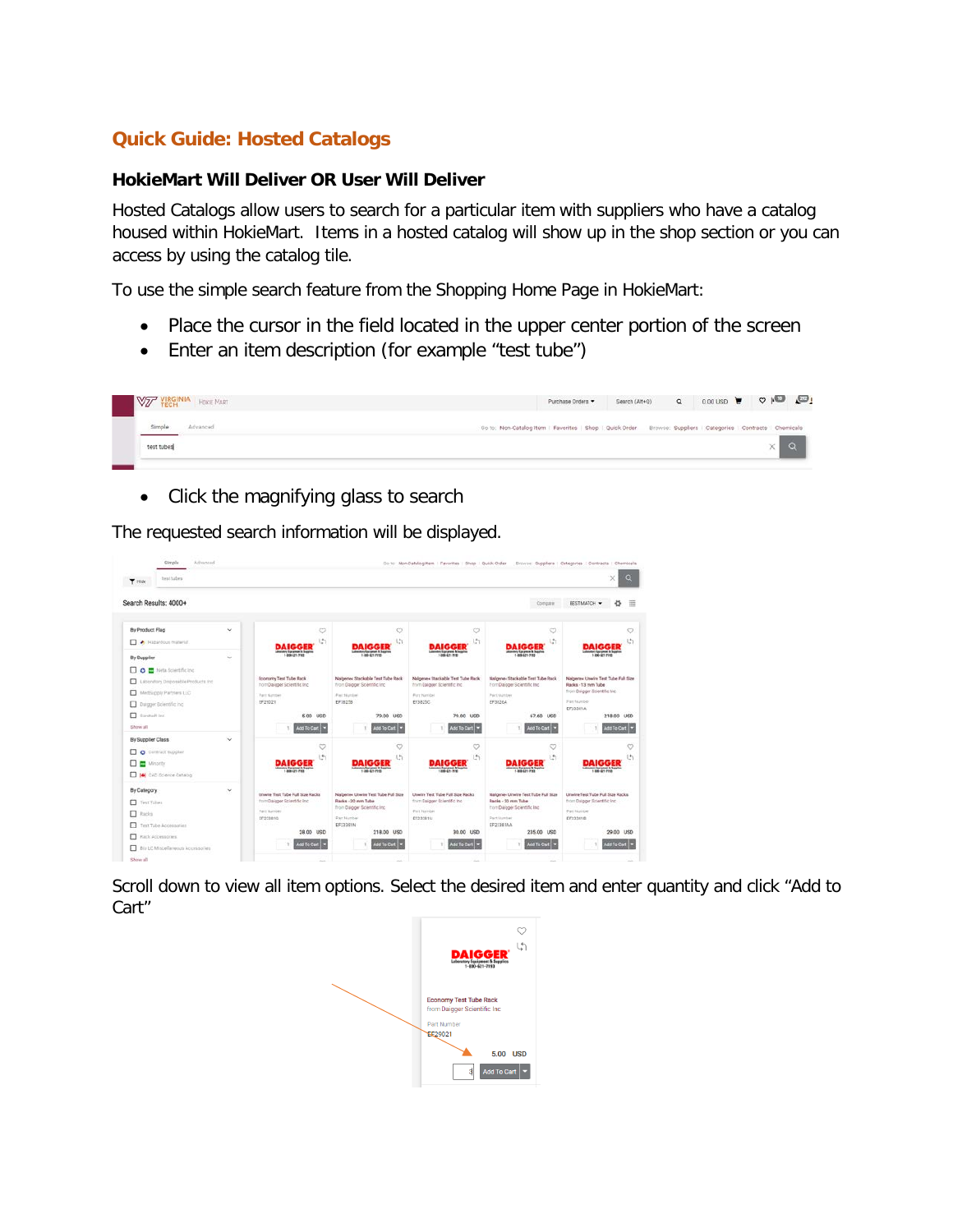Preferred suppliers with hosted catalogs have an icon under the Hosted Catalog Suppliers section on the home page of HokieMart. To shop a hosted catalog from a preferred supplier, click on the icon/tile and enter what you are looking for in the search bar.



## Click the magnifying glass to search

| Search Results: 28                                        |               |                                                                                                                              |                                                                                                               |                                                                                                                                    | Compare                                                                                                                                            | 這<br>春<br><b>BEST MATCH W</b>                                                                                                                          |
|-----------------------------------------------------------|---------------|------------------------------------------------------------------------------------------------------------------------------|---------------------------------------------------------------------------------------------------------------|------------------------------------------------------------------------------------------------------------------------------------|----------------------------------------------------------------------------------------------------------------------------------------------------|--------------------------------------------------------------------------------------------------------------------------------------------------------|
| By Supplier                                               | $\checkmark$  | $\circ$                                                                                                                      | $\circ$                                                                                                       | $\circ$                                                                                                                            | $\circ$                                                                                                                                            | ♡                                                                                                                                                      |
| $\checkmark$ Sanico (28)                                  |               | $\binom{1}{2}$                                                                                                               | $\binom{4}{2}$                                                                                                | $\mathfrak{t}_1^*$                                                                                                                 | (5)                                                                                                                                                | $\binom{4}{1}$                                                                                                                                         |
| By Category<br>Gloves (28)                                | $\checkmark$  |                                                                                                                              |                                                                                                               |                                                                                                                                    |                                                                                                                                                    |                                                                                                                                                        |
| By Packaging UOM<br>1/8X(21)<br>□<br>1/PR (4)<br>10/CS(3) | $\checkmark$  | 105867 Gloves Stretch Blend, Blue,<br>Small, 100 per box<br>from Sanico<br>Part Number<br>105867<br>11.54 USD<br>Add To Cart | 105868 Gloves Stretch Blend, Blue<br>Medium, 100 per box<br>from Sanico<br>Part Number<br>105868<br>11.54 USD | 105869 Gloves Stretch Blend, Blue,<br>Large, 100 per box<br>from Sanico<br>Part Number<br>105869<br>11.54 USD<br>Add To Cart       | 105870 Gloves Stretch Blend, Blue,<br>XL 100 per box<br>from Sanico<br>Part Number<br>105870<br>11.54 USD                                          | GL-105FM Powder Free Latex<br>Gloves, Medium, 100/box<br>from Sanico<br>Part Number<br>PFLATEX-MED<br>8.02 USD<br>Add To Cart                          |
| By Result Type<br>Products (28)                           | $\mathcal{L}$ | $\circ$                                                                                                                      | Add To Cart<br>$\circ$                                                                                        | Ö                                                                                                                                  | Add To Cart<br>$\circ$                                                                                                                             |                                                                                                                                                        |
| By Manufacturer<br>Hoseco(5)                              | $\checkmark$  | $\sqrt{2}$                                                                                                                   | $\binom{4}{1}$                                                                                                | $\ddot{ }$                                                                                                                         | $\binom{1}{2}$                                                                                                                                     |                                                                                                                                                        |
|                                                           |               | GL-105FS Powder Free Small Latex<br>Gloves, 100/bx<br>from Sanico<br>Part Number<br>PFLATEX-SM<br>8.02 USD                   | GL-105FX Powder Free X-Large<br>Latex Gloves, 100/box<br>from Sanico<br><b>Part Number</b><br>PFLATEX-XL      | DWF1001-LARGE Powder Free Vinyl<br>Gloves, Large, 100 per box, 10 boxes<br>per case<br>from Sanico<br>Part Number<br>DWF1001-LARGE | DWF1001-MEDIUM Powder Free<br>Vinyl Gloves, Medium, 100 per box,<br>10 boxes per case<br>from Sanico<br>Part Number<br>DWF1001-MEDIUM<br>99.75 USD | BWL183L Flock Lined Nitrile 13"<br>Chemical Resistant, Puncture<br>Resistant gloves, size Large<br>from Sanico<br>Part Number<br>8217LARGE<br>2.92 USD |